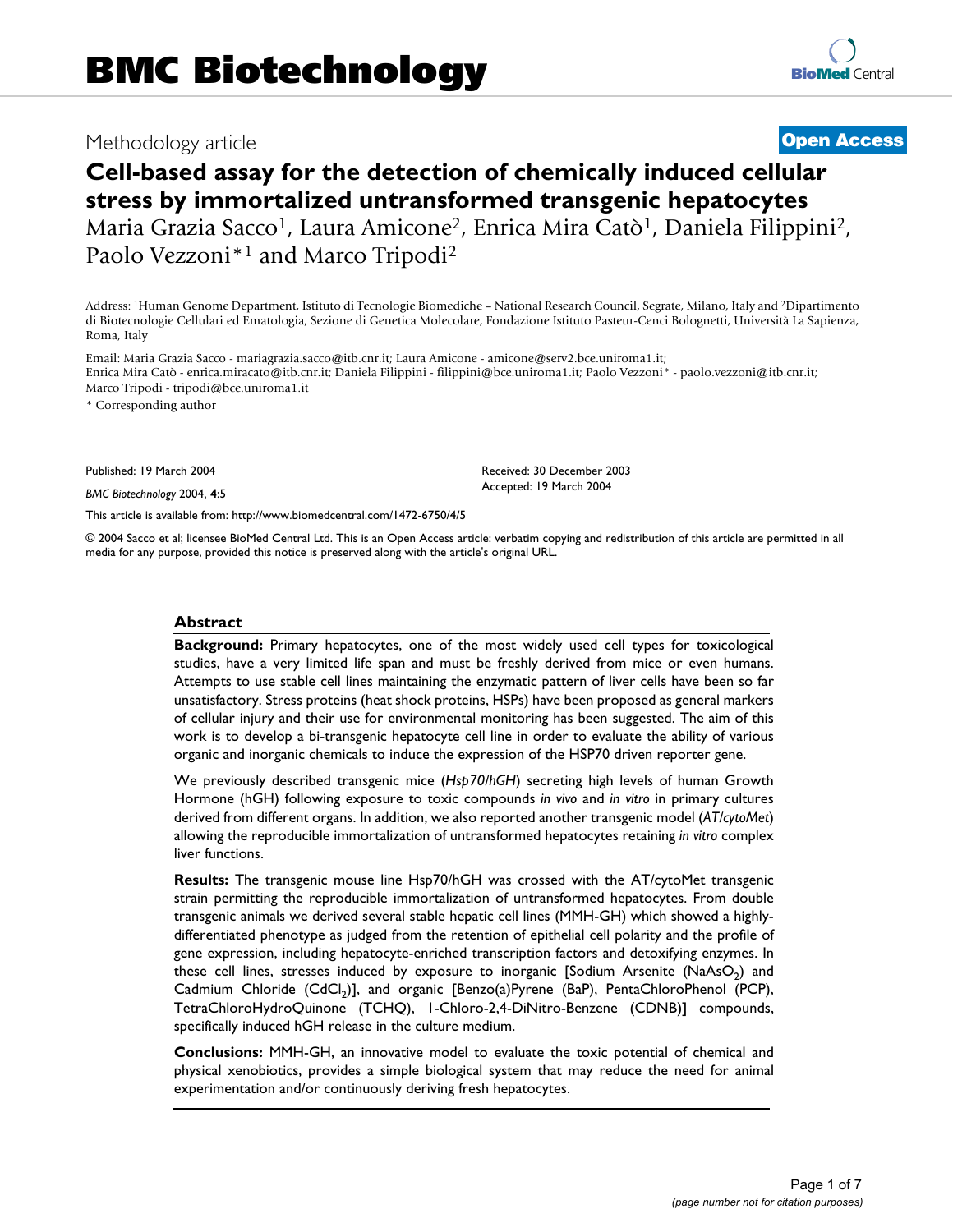## **Background**

The identification of chemical and physical agents potentially hazardous for human health is a great challenge involving a great deal of time and money, since inexpensive high-throughput assays are not yet available. In addition, research involving living animals conflicts with the personal beliefs of a large strata of the population.

Transgenic technology was proposed to address the issue of genotoxicity and toxicology [1-5]. We previously described transgenic mice that bear the human growth hormone (hGH) as a reporter gene whose expression is driven by the regulatory sequences of the heat shock protein 70 gene (*hsp70/hGH* mice) [4]. In the blood of these mice, high levels of hGH were specifically detected after administration of known toxic, non-genotoxic inorganic compounds, such as arsenic and cadmium. In addition, we showed that *hsp70/hGH* transgenic-derived primary cells, including hepatocytes, specifically release hGH in the culture medium after exposure to toxic inorganic compounds.

Cultured mammalian hepatocytes retaining differentiated hepatic functions would be greatly useful in toxicology. However, primary hepatocytes have a very limited life span and must be freshly derived from mice or even humans. Various attempts to use transformed hepatocyte cell lines or to genetically engineer primary hepatocytes for toxicological studies have been unsatisfactory, since they rapidly modify their repertoire of tissue-specific gene expression including metabolising enzymes [6-9]. In this regard, a major breakthrough came from the discovery that the liver-specific transgenic expression of a truncated form of the hepatocyte growth factor receptor (*cytoMET*) under the control of the  $\alpha_1$ -antitrypsin (*AT*) promoter reproducibly permits immortalization of untransformed and highly-differentiated hepatocyte cell lines (MMH) [10,11].

Based on these considerations, we crossed *hps70/hGH* with *AT-cytoMET* mice, obtaining double transgenic mice and from them stable hepatocyte cell lines (MMH-GH). The results shown in the present paper indicate that these MMH-GH cell lines, which specifically expressed the reporter hGH gene after exposure to inorganic and organic compounds with known toxicity, may represent a useful tool in toxicological studies.

# **Results**

Several stable cell lines (MMH-GH1, MMH-GH2, MMH-GH5, MMH-GH9, MMH-GH10, MMH-GH11) were derived from liver explants of double transgenic 18 days post coitum embryos as described in the Methods section. As expected, all the 6 lines tested failed to grow in soft agar and to form tumors in nude mice (data not shown), in

accordance with previous observations showing that *cytoMET* transgenic expression renders hepatocytes permissive for immortalization without cellular transformation [10].

To gather further evidence on the differentiated hepatic phenotype of these lines, we documented epithelial polarity and liver specific gene expression. Immunofluorescence analysis showed in Figure [1](#page-2-0) highlights the expression and the cellular localization of polarity markers such as ZO-1 and the epithelium-specific adhesion molecule E-cadherin in two different MMH-GH clones and as positive and negative controls, in a well polarized and previously described MMH line (MMHE14) and in a undifferentiated, non polarized and transformed MMH line (MMHE14/Myc) respectively. Both proteins are visible as a fine network on the membrane areas of cell-cell contact, indicating that the cells of both lines retain a simple epithelial polarity. Moreover, the staining for cytokeratins reveals an abundant network of these intermediate filaments, outlining the epithelial growth habit of the cells.

In order to explore their application in toxicological studies we analyzed by RT-PCR some key enzymes involved in the detoxifying machinery, highlighting a coherent pattern of gene expression. As shown in Figure [1b](#page-2-0), liverenriched transcription factors (HNFs), phase I (drug and carcinogen-activating), phase II (detoxifying) and gluconeogenesis supporting enzymes are expressed in MMH-GH lines; similar results were obtained at early (3) and late (23) passages after the first thawing.

Six independent clones of MMH-GH cells were then tested for their ability to respond to *in vitro* toxic stimulation. Cells were treated with  $NaAsO<sub>2</sub>$  and CdCl<sub>2</sub> at concentrations ranging from 10-5 to 10-4 M for 5 or 24 h (data not shown). These conditions were chosen according to results previously obtained with *hsp70/hGH* transgenic primary hepatocytes [4]. The MMH-GH5 clone, showing a basal level of secreted hGH below the detection limit and a high response to treatments, was selected for further studies.

The hGH secretion and the cellular viability of MMH-GH5 and PHGH cells from *hsp70/hGH* mice in response to the toxic inorganic compounds  $NaAsO<sub>2</sub>$  and  $CdCl<sub>2</sub>$  were evaluated (Fig 2). While the response to NaAsO<sub>2</sub> was comparable at each concentration tested in both cell lines, after exposure to  $CdCl<sub>2</sub>$  we observed differing behaviour in the two models. PHGH showed an inverse correlation between cadmium concentration and hGH release while MMH-GH5 showed a linear response (panel A). This result is based on the different viability of the two cell populations (panel B). Notably, the MMH-GH5 cells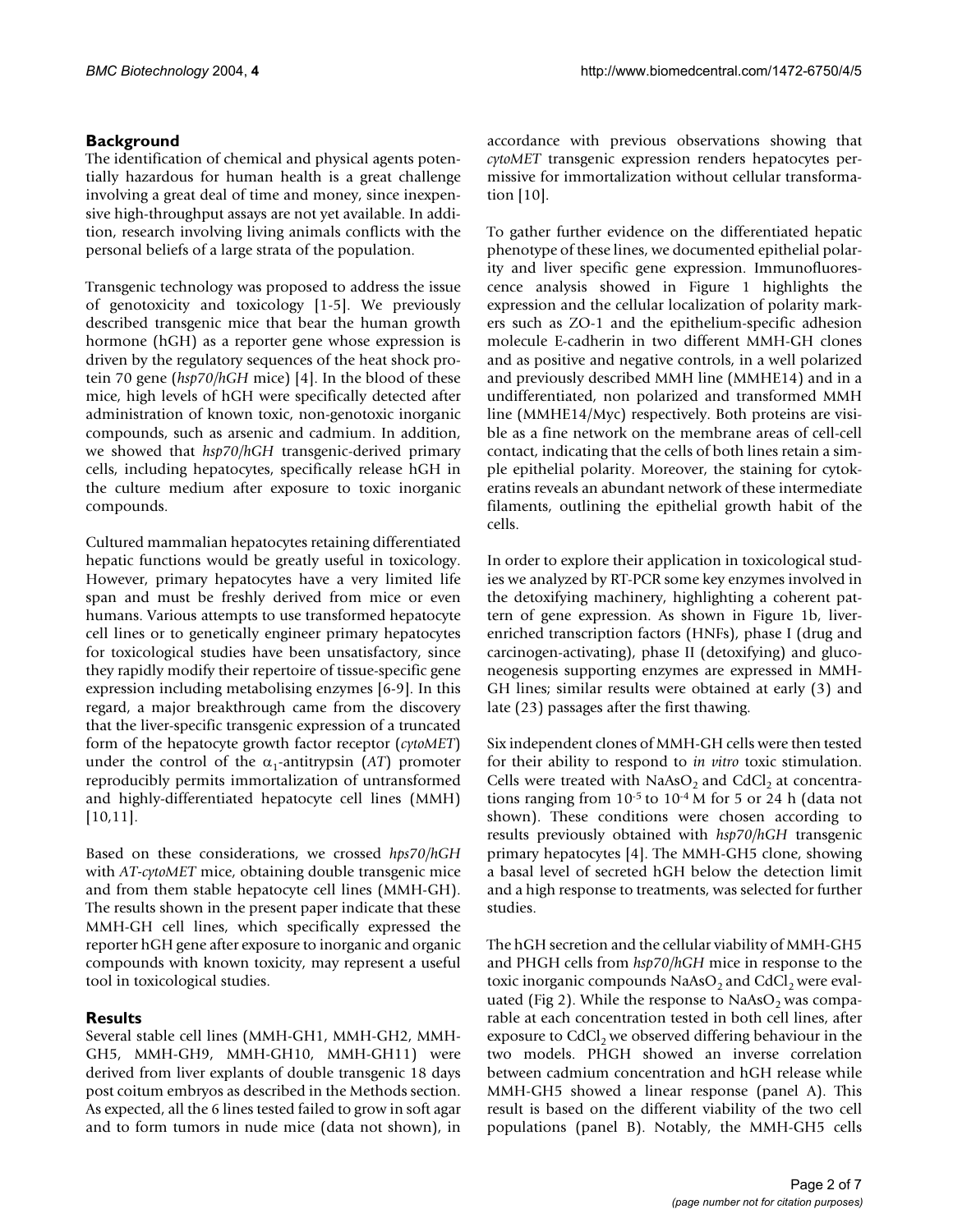<span id="page-2-0"></span>

#### MMH-GHs maintain a highly-differentiated phe **Figure 1** notype at morphological and molecular levels

**MMH-GHs maintain a highly-differentiated phenotype at morphological and molecular levels**. **Panel A** shows the immunofluorescence analysis of E-Cadherin, ZO-1 and cytokeratins expression and localization in MMH-GH clones, in a well polarized MMHline (MMHE14) and in a transformed, undifferentiated MMH line(MMH/Myc). Phase-contrast images and microphotographs of E-Cadherin immunostaining represent the same fields. **Panel B** shows the RT-PCR analysis of RNA extracted from an MMH clone, from adult liver as control and from two different MMH-GH cell lines (MMH-GH5 and MMH-GH9). The amplified fragments are shown in the left side of the panel, while in the right side the Southern Blot analysis of the same amplified sequences performed with oligonucleotides used as internal probes is shown. Normalization of RT-PCR was obtained by amplification of beta-actin cDNA. The genes considered are: liver-enriched transcription factors (HNF1a, HNF1b, HNF4), drug and carcinogen-activating and -detoxifying enzymes (Glutamine Synthethase, GLNS; UDP-glucuronosyl-transferase, UDP-GT; Cytochrome P450 1A1, Cyp1A1; Epoxide hydrolase, Eph) and gluconeogenesis supporting enzymes (Lactate dehydrogenase, LDH; Glutamate-oxaloacetate-transaminase 1, Got1; Glutamate-oxaloacetate-transaminase 2, Got2). Oligonucleotides used as forward and reverse primers for PCR and as internal probes in Southern Blot analysis are listed in Additional file: 2, together with the NCBI accession numbers of the sequences from which they were derived.

showed a higher cell viability after exposure to high doses of toxic inorganic compounds, which results in a doseresponse linearity of the hGH release.

To test whether primary and immortalized hepatocytes were able to respond also to toxic organic compounds, we tested four known toxic agents: Benzo(a)pyrene (BaP), considered mainly a genotoxic agent, PentaChloroPhenol (PCP), TetraChloroHydroQuinone (TCHQ, the major *in vivo* metabolite of PCP) and 1-Chloro-2,4-DiNitro-Benzene (CDNB). PHGH and MMH-GH5 cells were exposed to two different concentrations of these compounds for 1 and 5 hours. hGH levels were measured in the medium either immediately after the treatment or after 24 hours of recovery with control medium.

As shown in Additional file: 1, PHGH cells, while capable of responding to TCHQ and CDNB, did not show elevated hGH levels in response to BaP and PCP, due to the cytotoxicity of these compounds, as indicated by the low percentage of residual viable cells. On the other hand, MMH-GH5, showing a higher viability, responded to all four compounds, thus providing a suitable cell-based assay also for these compounds. It is possible that this different behaviour is due to the fact that stable cell lines better adapt to culture conditions than primary cells and are more resistant to toxic insults.

#### **Discussion**

In spite of many assays developed in lower organisms, mammalian hepatocytes still represent a compulsory step in the evaluation of toxic compounds because they carry out modifications leading to the production of various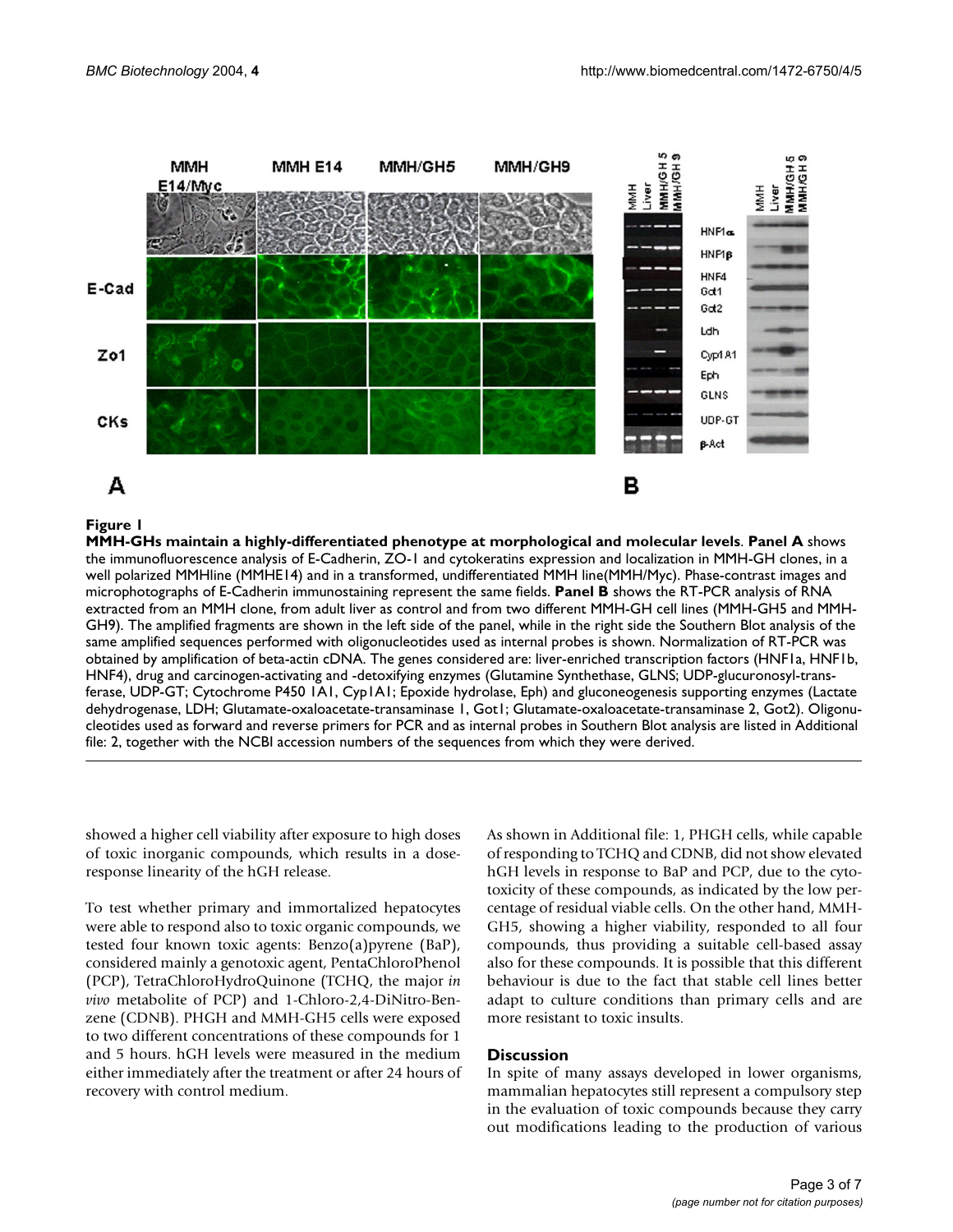

#### **Figure 2**

**MMH-GH5 and PHGH response to toxic inorganic compounds Panel A**. Results represent Mean ± SE of hGH levels secreted by PHGH and MMH-GH5 cells after a 5 hour treatment with different concentrations of NaAsO<sub>2</sub> (As1: 10<sup>-5</sup> M, As2: 5 × 10<sup>-4</sup> M, As3: 10<sup>-4</sup> M) and CdCl<sub>2</sub> (Cd1: 10<sup>-5</sup> M, Cd2: 5 × 10<sup>-4</sup> M, Cd3: 10<sup>-4</sup> M). **Panel B**. Mean ± SE of viability of PHGH and MMH-GH5 at the indicated treatment conditions as determined by the Trypan blue dye exclusion method. These results were obtained from 6 independent experiments with treatments carried out in triplicate.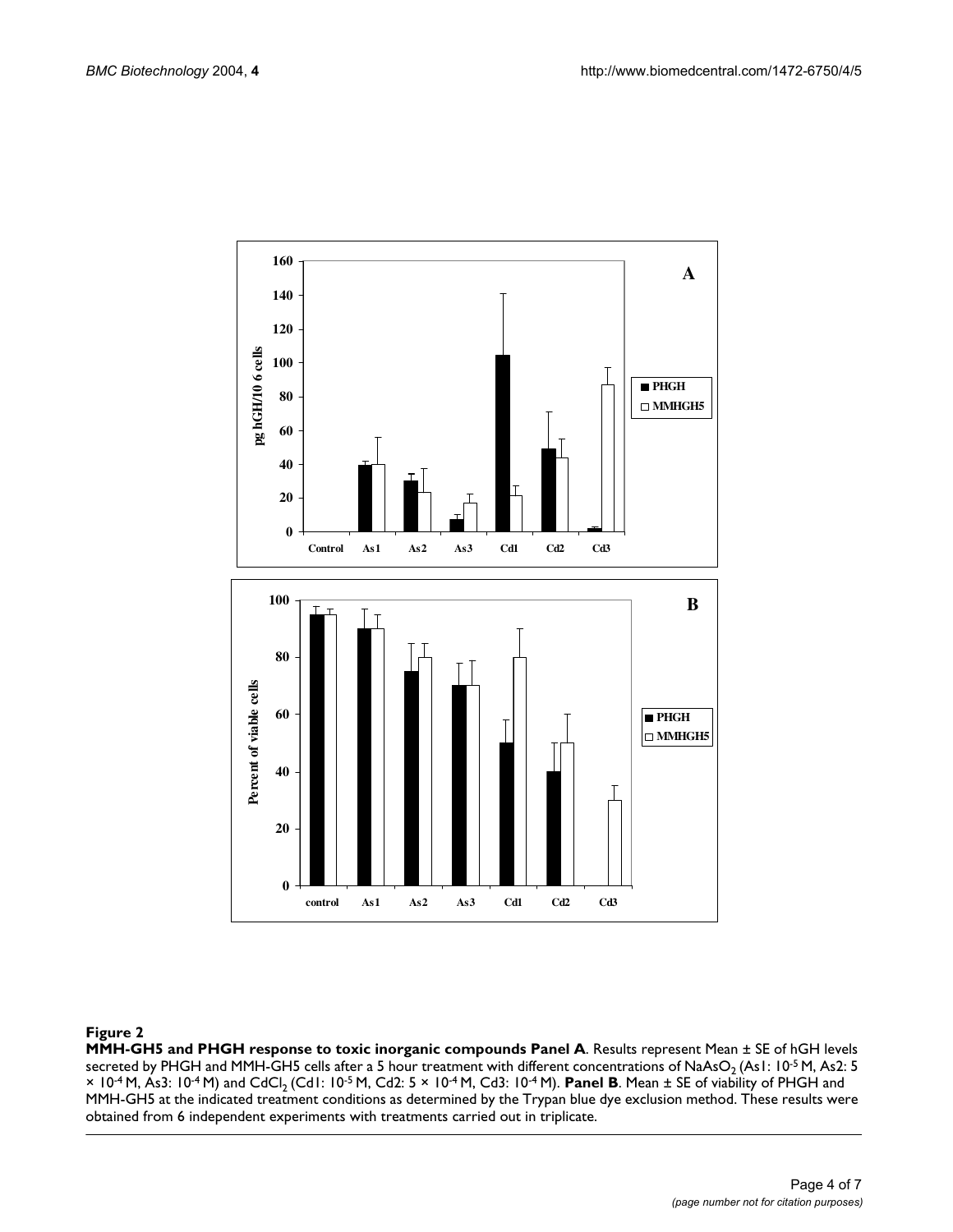metabolites, which are the ultimate causes of toxicity [12,13]. However, their use so far has been restricted to two models, primary cultured hepatocytes and hepatoma cell lines both of which have several drawbacks. Primary hepatocytes, used as cultures or tissue slices must be continuously derived from living animals or even humans, their functional activities decline rapidly after a few days under conventional culture conditions and their response is dependent on many variables, while hepatoma cell lines lose features of the hepatocyte, such as drug- and toxic-activating enzymes [13,14]. Engineered immortalized human cell lines have also been developed, with different results [6-9].

To overcome these limitations, we have developed new bi-transgenic immortalized hepatocyte cell lines, named MMH-GH. As detailed in previous reports, the transgenic expression of *cytoMET*, a truncated form of the *c-MET* oncogene, permits the immortalization of hepatocytes (MMH) that retain and perform *in vitro* complex liver functions [10]. In the work reported here, we report that these cells represent a novel tool that can be used in toxicology studies. As shown above, each inorganic and organic toxic compound tested so far caused specific hGH release, albeit with different kinetics in agreement with the results obtained by Ait-Aissa et al [15], who showed that hsp70 induction is different depending on the classes of compounds. Notably, for the correct interpretation of these tests, both hGH levels and cellular viability parameters must be taken into account.

## **Conclusions**

We believe that MMH-GH cell lines provide a cheap, reproducible, rapid, reliable and ethically acceptable tool that has several innovative features. The major advantages are: 1 – the use of stable cell lines allows a drastic reduction of animals sacrificed for toxicology research; 2 – the cells are of the histotype most widely used for toxicological studies; 3 – the cells retain in culture the morphology, phenotype and functions mimicking hepatocytes in the living animal; 4 – this assay, based on clonal cell populations, has with respect to primary cultures greater potentiality for standardization; 5 – the presence of the reporter gene under the control of a stress-responsive promoter allows us to perform a quantitative, rapid and low-cost assay able to detect early cell damage.

The fact that our detection system is able to identify hsp70 promoter induction at low doses ([5]; Figure 2 and Additional file: 1) is an advantage over traditional hepatocyte culture systems which rely upon viability as the key end point. Standardization of an *in vitro* assay based on MMH-GH5 cells will allow a significant reduction in the number of animals sacrificed, a very sensitive issue shared by both public Institutions and pharmaceutical industries [16,17].

Several clones can be derived from a small number of transgenic mice and can be used for a indefinite number of tests. Moreover, cellular clones with the best features may be selected, different species (rats or fish [18]) could be engineered, different promoters and different reporter genes could be used, as already suggested [5], to further exploit the potentiality of this approach. In addition, promoter elements for stress proteins of hsp genes with more restricted responses to stress could be applicable for further refining this system. Finally, by thoroughly investigating the metabolic pathways regulated by truncated *cytoMet*, human immortalized hepatocytes maintaining features of differentiated liver cells could be produced and used in toxicology studies.

# **Methods**

## *Chemicals*

NaAsO<sub>2</sub> and CdCl<sub>2</sub> were purchased from Merck (Darmstad, Germany); B(a)P, PCP, TCHQ, CDNB, were purchased from SIGMA (St Louis, MO). All the cell culture reagents were from SIGMA and all the plastic material from Falcon (San Jose, CA).

## *Isolation of primary hepatocytes*

The day before the treatment, the parenchymal component of liver cells was isolated as previously described [4] and seeded in 24 well plates in William's E medium supplemented with 10% heat inactivated FCS and Pen/Strep. After 2 hours the medium was replaced to remove floating cells.

#### *Derivation of hepatic stable cell lines and cell culture*

The experimental protocol was approved by the Scientific Committee of the Istituto di Tecnologie Biomediche, CNR. The production and characterization of the two transgenic strains (*hsp70/hGH* and *cytoME*T) used in the present study have been previously described [4,10,11]. Homozygous mice from the two strains were crossed to generate double heterozygous animals. Animal care and sacrifice were performed according to the EU guidelines [19] and hepatocytes were obtained and cultured as previously described [4,10]. Briefly, livers from 18 dpc bi-transgenic foetuses were dissected, mechanically dissociated and plated at high density on collagen I (Sigma) coated Nunc Petri dishes in RPMI 1640 containing 10% FCS, 50 ng/ml EGF, 30 ng/ml IGF II, 10 micrograms/ml insulin (Boehringer Mannheim) and antibiotics. The cultures were maintained without transfer for several weeks. Individual epithelial islands were slowly expanded in collagen I-coated dishes of increasing size, and frozen after around 25 cell generations. Passages are calculated from initial thawing.

The day before the treatment with chemicals, MMH-GH cells were seeded at 80% confluence in 12 well plates pre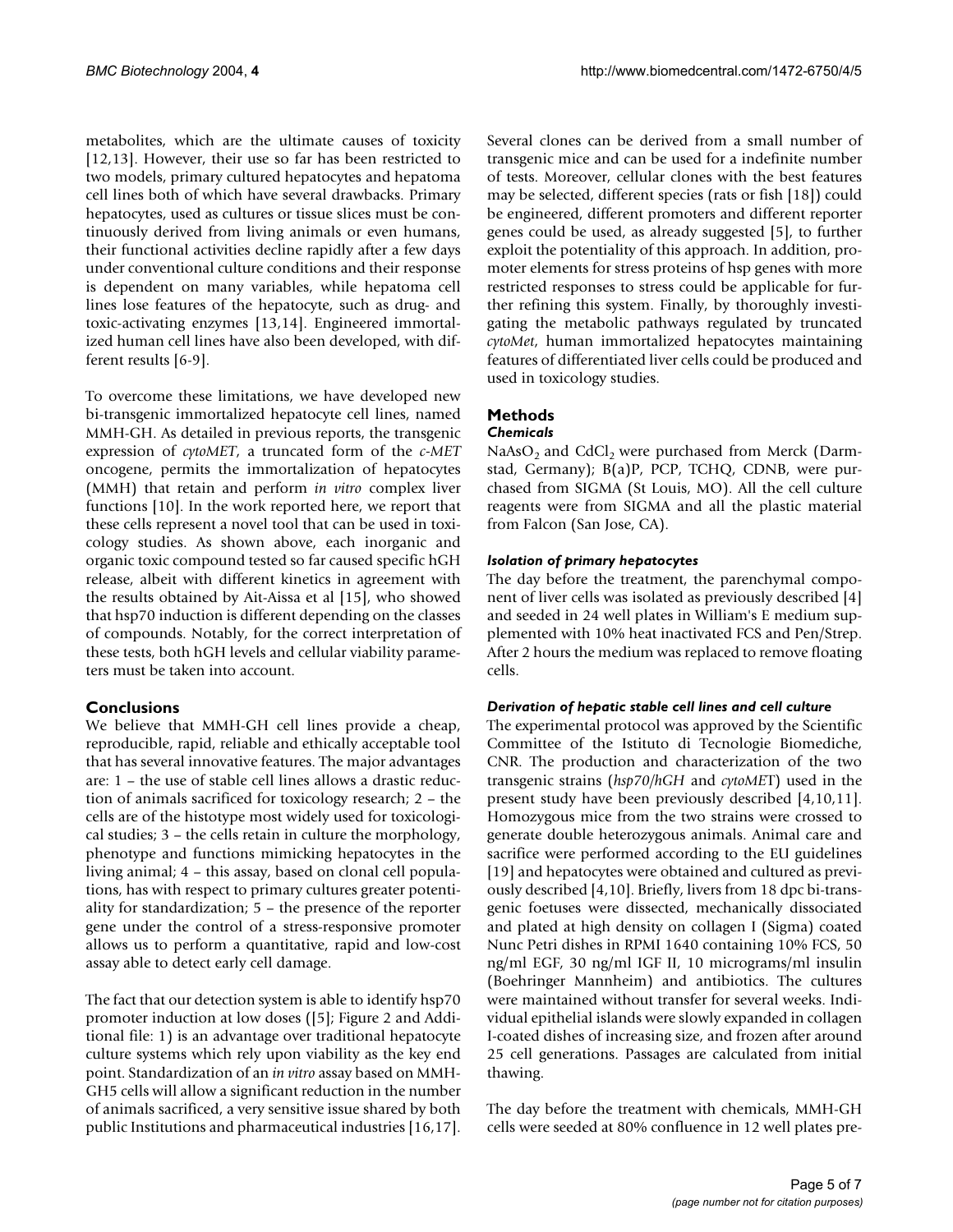coated with collagen in complete medium. The treatments were performed in the same medium without FCS.

#### *Immunofluorescence*

For indirect immunofluorescence staining, cells were grown on collagen I-coated glass cover slips, fixed by immersion in methanol/acetone (3:7, vol/vol) for 15 min at 20°C and then air dried. Coverslips were then incubated for 1 h at room temperature in humidified atmosphere with the primary antibody. After three washes with PBS, the coverslips were incubated with the secondary fluorochrome-conjugated antibody diluted in PBS plus 3% BSA, washed repeatedly with PBS, and mounted with 70% glycerol in PBS. The samples were analyzed under phase contrast and appropriate fluorescent light.

The antibodies were obtained and used as follows: mouse monoclonal anti-pan-Cytocheratin antibody from Sigma Chemical Co., diluted 1/100; rat monoclonal anti-zonula occludens (ZO)-1 antibody from Zymed diluted 1/100; mouse monoclonal anti-E-Cadherin antibody from Signal Transduction Laboratories (Lexington, KY), diluted 1/ 100; sheep anti-mouse Ig FITC linked whole antibody from Amersham International, used 1/100; rabbit polyclonal anti-rat IgG FITC conjugated antibody from Sigma Chemical Co., diluted 1/100.

The cell lines used as positive and negative controls of epithelial polarity were MMH line E14 described in [10] and the same cell line transduced with activated, transforming form of cMyc E14/Myc (unpublished) respectively.

#### *RNA analysis by RT-PCR*

Single-stranded cDNAs were obtained from reverse transcription of 1 microgram of total RNA extracted from MMH, MMH-GH5 and MMH-GH9 cells and wild type liver using oligo(dT)-primers and M-MLV reverse transcriptase (Promega, Madison, WI), in a final reaction volume of 25 microliters according to the manufacturer's conditions. The cDNAs were amplified by PCR according to the standard protocol using forward and reverse specific primers. The PCR products were electrophoresed on 1% agarose gels and then transferred to Quiabrene Nylon membrane (Quiagen, Germany) for hybridization. Blots were probed with internal 32P-labeled oligonucleotides. The amplified genes [20-23], the primers used for amplification and the internal probes are listed in Additional file: 2, together with their NCBI accession numbers.

#### *In vitro treatments*

All the stock solutions were dissolved at the final concentration in culture medium without FCS. NaAsO $_2$ , CdCl<sub>2</sub> were dissolved in H<sub>2</sub>O at the concentration of  $10^{-2}$  M as stock solution and then diluted to  $10^{-5}$  (dose 1),  $5 \times 10^{-5}$ M (dose 2) and 10-4 M (dose 3).

B(a)P, PCP, TCHQ and CDNB were dissolved according to the manufacturer's instructions in different solvents at 5 mM concentration as stock solution and then diluted in culture medium. B(a)P was administered at 10 and 50 microM, CDNB at 5 and 50 microM, while PCP and TCHQ were administered at 50 and 100 microM concentrations. These concentrations were chosen on the basis of data previously reported by Ait-Aissa et al [15].

Each treatment was carried out for 1 and 5 hours, then the supernatant was removed, frozen at -20° and replaced with fresh medium without FCS for another 24 hours. Every treatment was carried out in duplicate and every experiment was repeated at least 5 times. In every experiment control treatments were included in which cells received only culture medium.

## *Viability*

Cell viability was determined at the end of treatments by Trypan blue dye exclusion method, as previously described [4].

## *Determination of hGH release*

The concentration of hGH released in the supernatant after the treatments was determined as previously described [4] with an ELISA test, (hGH ELISA detection kit, Roche). Each determination was carried out in duplicate. The results were expressed as pg of hGH/106 cells.

## **Authors' contributions**

LA, DF and MT carried out the isolation and characterization of bi-transgenic MMH-GH cell lines. MGS, EMC and PV carried out the isolation of PHGH cells, all the *in vitro* treatments, the hGH ELISA assay and the analysis of the results. All authors read and approved the final manuscript.

# **Additional material**

## **Additional file 1**

Click here for file [\[http://www.biomedcentral.com/content/supplementary/1472-](http://www.biomedcentral.com/content/supplementary/1472-6750-4-5-S1.doc) 6750-4-5-S1.doc]

## **Additional file 2**

Click here for file [\[http://www.biomedcentral.com/content/supplementary/1472-](http://www.biomedcentral.com/content/supplementary/1472-6750-4-5-S2.doc) 6750-4-5-S2.doc]